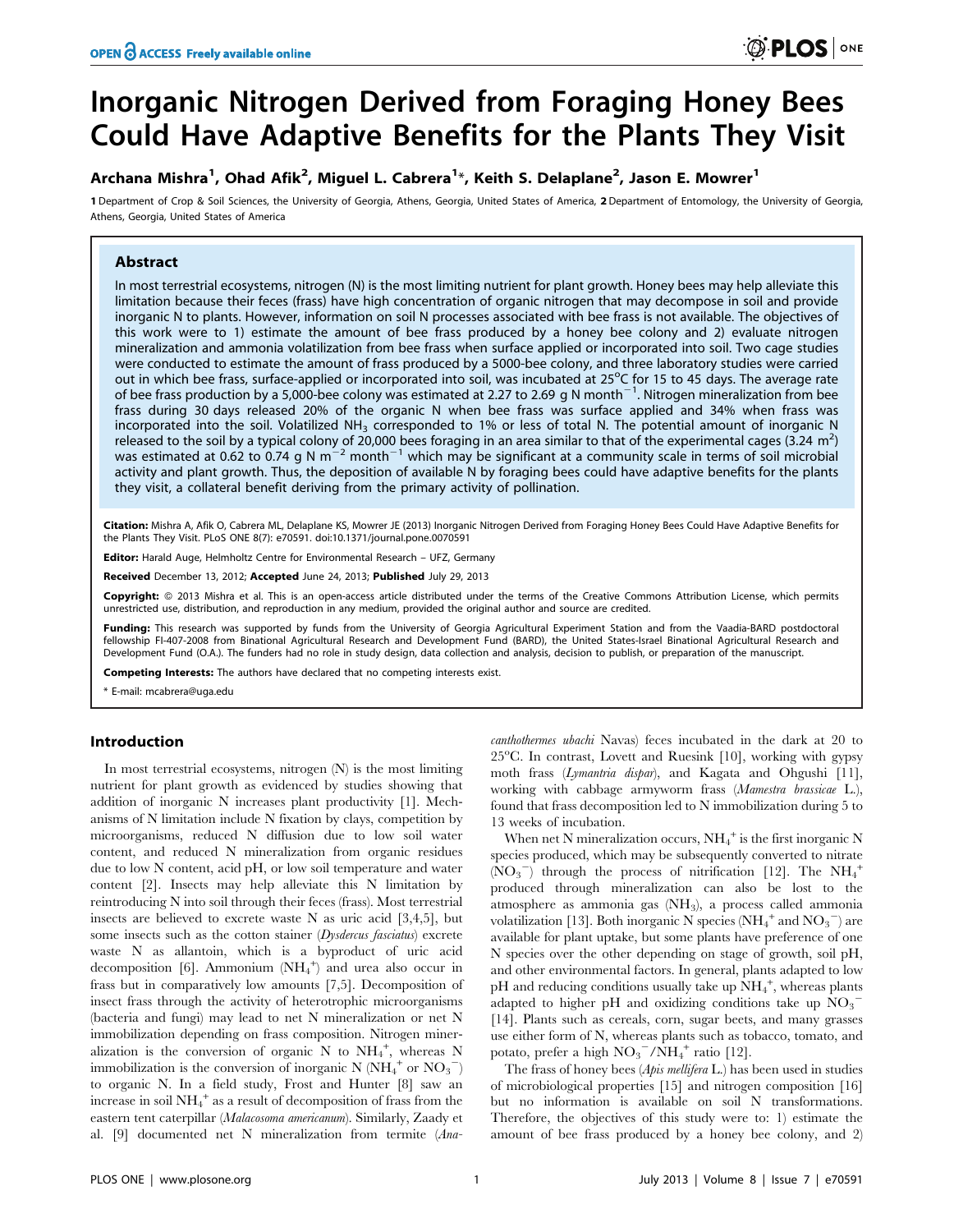evaluate  $N$  mineralization and  $NH<sub>3</sub>$  volatilization from honey bee frass when surface applied or incorporated into soil. To accomplish these objectives, we conducted two field studies and three laboratory studies.

### Materials and Methods

No specific permits were required for the described field studies because they were located in general areas of a research farm owned by the University of Georgia. The location is not privatelyowned or protected in any way, and the field studies did not involve endangered or protected species.

## Frass Production

Two cage studies were conducted to estimate the amount of bee frass produced by a honey bee colony. In the first study, two cages  $(1.8 \text{ m} \times 1.8 \text{ m} \times 1.8 \text{ m})$  were established on May 24, 2010, at the Horticulture Farm of the University of Georgia. The bottom of each cage contained Cecil loamy sand soil (fine, Kaolinitic, thermic Typic Kanhapludults) with bermudagrass (Cynodon dactylon L.) and tall fescue (Lolium arundinacea Schreb.) plants growing on it. One honey bee colony was introduced into each of the cages. Each colony included 500 g of bees (about 5000 individuals), two honey combs, and two brood combs. The bees were supplied with water and pollen patties during the experiment (25 g pure pollen from GloryBee Foods, Eugene, OR, mixed with 25 g sugar powder and 10 g honey). The amount of bee frass being deposited in each cage was estimated on eight separate dates from June 5 through June 27 by placing two sheets of corrugated plastic  $(0.1 \text{ m}^2)$  inside each cage for 24 or 48 hours. One sheet was placed in one corner of the cage and one sheet was placed at the center of the cage. The frass collected on the plastic sheets was dried at room temperature  $(23^{\circ}C)$  for 24 hours, weighed, and analyzed as described below. The second study, established on August 21, 2010, was similar to the first except that there were four cages and each cage contained only bermudagrass plants. The amount of bee frass deposited in each cage was estimated on six dates from August 30 through September 21, as described above. The bee frass collected in these studies was used for the incubation studies after it was analyzed as described below.

Frass samples were ground and analyzed for pH, total C, total N [17], total P, and other elements (ICP-OES after acid digestion) (Tables 1 and 2). In addition, 1 g frass was extracted with 40 mL  $1 \,$  M KCl and the extract was analyzed for  $\mathrm{NO_3}^{-}[18], \mathrm{NH_4}^{+}[19],$ urea [20], and uric acid. Uric acid content was determined by extracting 1 g frass with 500 mL 0.12 M sodium acetate in a water bath at  $50^{\circ}$ C for 2 hours. An aliquot of the extract was filtered directly into a 2-mL target vial for HPLC analysis using a Luertype syringe with a 0.45-um polypropylene filter. Analysis was performed on a Hewlett-Packard series 1100 HPLC instrument with degasser and  $0.05$  M KH<sub>2</sub>PO<sub>4</sub> as mobile phase (prepared from HPLC-grade salt). Separation was achieved using an ODS-2 Hypersil LC column  $(250\times4.6$  mm; 5 µm particle sizes, and a UV/VIS detector (290 nm) was used to quantify the extracted uric acid as it eluted.

#### Incubation Studies

Three incubation studies were conducted to evaluate N mineralization and  $NH<sub>3</sub>$  volatilization when bee frass is applied to soil. Studies 1 and 2 were conducted with surface-applied bee frass, whereas Study 3 was carried out with bee frass incorporated (mixed) into the soil. The soil used was collected from the upper 15 cm of an area mapped as Cecil loamy sand (fine, Kaolinitic, thermic Typic Kanhapludults) in the Georgia Piedmont (USA).

The soil sample was air dried and passed through a 2-mm sieve before use. Soil characteristics included 0.203 g silt  $g^{-1}$ , 0.037 g clay  $g^{-1}$ , and 0.760 g sand  $g^{-1}$ . Additional characteristics are presented in Tables 1 and 2. Soil pH was measured with a combination pH electrode in a 1:1 (soil: deionized water) ratio. To determine the  $H^+$  buffering capacity of the soil, 20 g soil was mixed with 20 mL 0.01 M  $CaCl<sub>2</sub>$ , a pH measurement was made, and then 2.7 mL  $0.023$  M Ca(OH)<sub>2</sub> was added and allowed to react for 30 min before a second pH measurement was made. Soil was analyzed for particle size by the pipette method [21]. Total C and N were analyzed by dry combustion [17] and total P and other elements by ICP-OES after acid digestion.

Study 1. The experimental units were 50-mL beakers (4 cm ID), each containing 20 g (dry weight equivalent) of soil and receiving one of the following treatments: 1) Soil without bee frass +2 mL deionized (DI) water, 2) Soil +2 mL DI water + bee frass surface-applied  $(20 \text{ mg})$  following water application, or  $3$ ) Soil + bee frass surface-applied (20 mg) prior to water application +2 mL DI water. The amount of DI water added was intended to bring the soil water content to 0.10 g  $H_2O g^{-1}$  (approximately field capacity), and the timing of addition of DI water was intended to simulate rain before or after surface deposition of bee frass. The rate of frass application corresponded to 16 g  $m^{-2}$  which is the approximate amount of bee frass deposited by a colony of 5,000 bees in one month (see results of frass production below). Each experimental unit was placed into a 4-L glass jar containing 100 mL DI water at the bottom to minimize desiccation and an acid trap with 20 mL 0.25 M  $H_2SO_4$  to trap volatilized NH<sub>3.</sub> Treatments were replicated five times and arranged in a completely randomized design inside an incubator set at  $25^{\circ}$ C for 15 days. Acid traps were changed every 3 days and analyzed for  $NH_4^+$  to determine volatilized  $NH_3$ . At the end of the study, the soil in each experimental unit was extracted with 160 mL 1 M KCl by shaking in a reciprocating shaker set at 120 oscillations per minute for  $30$  min. The extracts were analyzed for  $NH_4^+$  and  $NO_3$ <sup>-</sup> as described above.

Study 2. The experimental units and treatments were the same as those described in Study 1, but this study was conducted for 45 days at  $25^{\circ}$ C with destructive extraction of four replicates of each treatment at 15, 30, and 45 days of incubation as described above. In addition to  $NH_3$  traps, the 4-L glass jars holding the experimental units also contained a beaker with 20 mL 0.2 M NaOH to trap carbon dioxide  $(CO_2)$ . These  $CO_2$  traps were changed every 3 days (as the  $NH<sub>3</sub>$  traps) and were titrated to pH 7 with HCl after adding excess BaCl<sub>2</sub>.

Study 3. The experimental units were the same as those described in Study 1, but the treatments were as follows: 1) Soil + 20 mL DI water and 2) Soil +20 mL DI water + bee frass (20 mg) incorporated into the soil. Treatments were arranged in a completely randomized design inside an incubator set  $25^{\circ}$ C, and destructive extraction of four replicates of each treatment was carried out at 15 and 30 days of incubation as described above.

#### Statistical Analysis

Cumulative net  $N$  mineralized and  $NH<sub>3</sub>$  volatilized from the bee frass was calculated by subtracting inorganic N and volatilized  $NH<sub>3</sub>$  in controls without bee frass addition. Data of net N mineralized and  $NH<sub>3</sub>$  volatilized in the incubation studies were analyzed as a completely randomized design using PROC ANOVA in SAS [22]. Data of cumulative  $CO<sub>2</sub>$  emission at different times were analyzed as a completely randomized design with repeated measures using PROC MIXED in SAS [22] and compound symmetry as covariance structure. Fisher's protected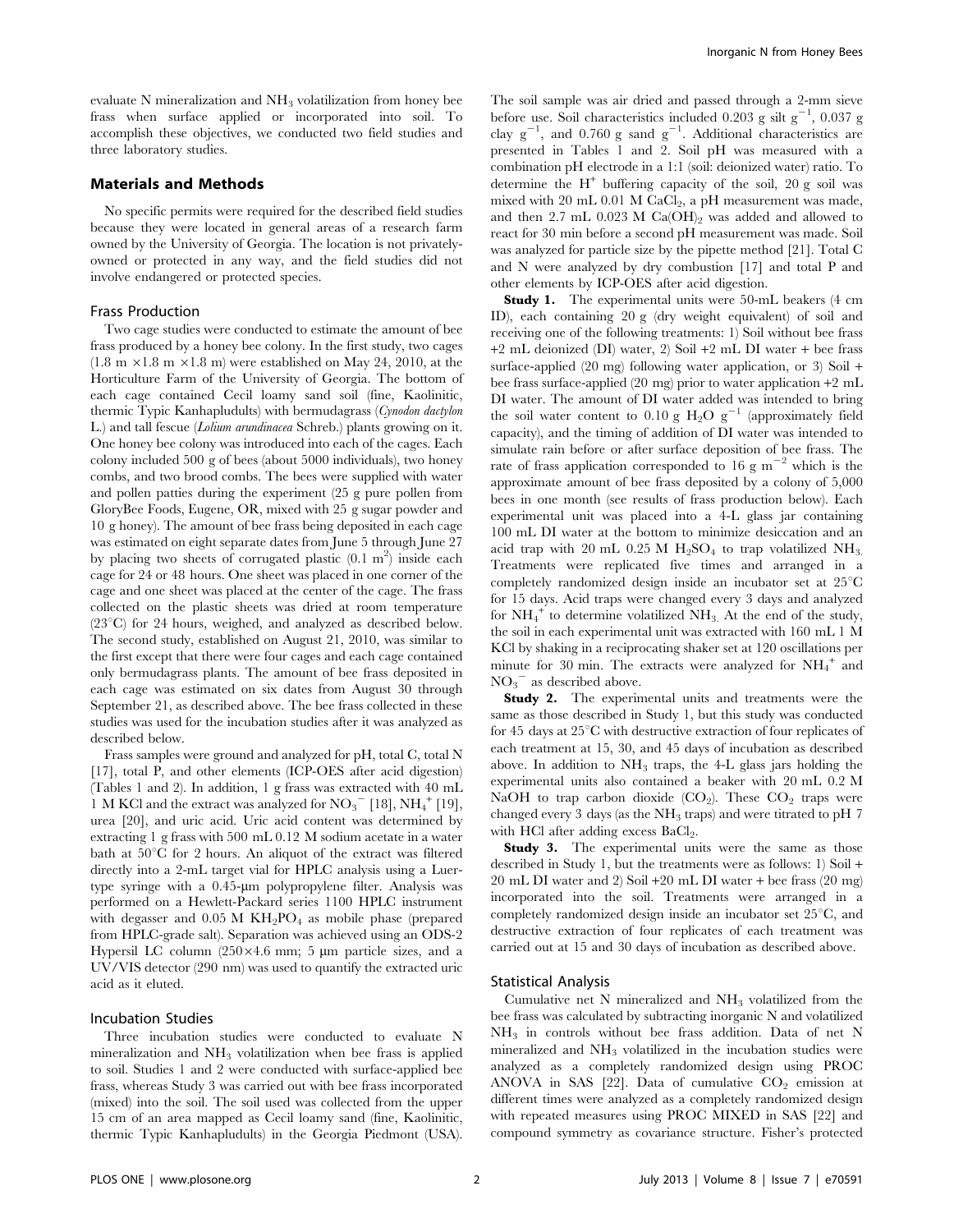Table 1. pH, buffering capacity, total C, total N, and inorganic and organic N forms in soil and bee frass.

| <b>Material</b> | рH  | $H^+$ Buffering Capacity Total C |             | <b>Total N</b> | $NH_4$ <sup>+</sup> -N | $NO3 - N$ | <b>Uric Acid-N</b> | Urea-N    |
|-----------------|-----|----------------------------------|-------------|----------------|------------------------|-----------|--------------------|-----------|
|                 |     | mmol $H^+kg^{-1}pH^{-1}$         | $g kg^{-1}$ |                | mg $kg^{-1}$           |           |                    |           |
| Soil            | 6.3 |                                  | 16.5        | 1.3            |                        | 16        | <b>ND</b>          | <b>ND</b> |
| Frass           |     | <b>ND</b>                        | 531.5       | 51.5           | 624                    | 10        | 11,400             | 202       |

ND = not determined.

doi:10.1371/journal.pone.0070591.t001

LSD was used to separate treatments means, and effects were considered significant when  $p<0.05$ .

# Results and Discussion

#### Frass Production

The average daily amount of frass collected in the first study was  $540\pm120$  mg m<sup>-2</sup> d<sup>-1</sup> (95% confidence interval) when 5,000 bees foraged in an area of  $3.24 \text{ m}^2$ . Thus, the monthly amount of frass deposited can be estimated at  $16.2 \pm 3.6$  g frass m<sup>-2</sup> month<sup>-1</sup>, which is equivalent to  $0.83 \pm 0.18$  g N m<sup>2</sup><sub>2</sub> month<sup>-1</sup> (assuming total  $N = 51.5$  g kg<sup>-1</sup>, Table 1). In the second cage study, the average daily amount of frass was  $450\pm170$  mg frass m<sup>-2</sup> d<sup>-1</sup> (95% confidence interval). Using similar calculations as for the first study, the amount of frass deposited in the second study can be estimated at  $13.5 \pm 5.1$  g frass m<sup>-2</sup> month<sup>-1</sup>, which is equivalent to  $0.70 \pm 0.26$  g N m<sup>-2</sup> month<sup>-1</sup>. Taking into consideration the area of the cages  $(3.24 \text{ m}^2)$ , the total amount of frass N produced by 5,000 bees in one month can be estimated at  $2.69\pm0.58$  g N month<sup>-1</sup> in the first study and 2.27 $\pm$ 0.84 g N month<sup>-1</sup> in the second study. The significance of these N depositions is discussed below taking into account results of the incubation studies.

The bee frass collected from cages and used in our laboratory studies had a high total N content  $(51.5 \text{ g kg}^{-1}, \text{ Table } 1)$ compared to results by McNally et al. [16] who found values ranging from 23.2 to 40.0 g N  $\text{kg}^{-1}$ . In contrast, our bee frass had a smaller amount of uric acid (22% of total N) than the frass analyzed by McNally et al. (48 to 96% of total N), and the ratio of ammoniacal-N  $(NH_4^+ + NH_3)$  to uric acid-N was low (0.055). In addition, frass pH was 5.7, indicating that the ammoniacal N was mainly present as  $\mathrm{NH}_4^+$ . Nitrate (0.02% of total N) and urea (0.4% of total N) were present in low amounts. These analyses show that 99% of the N in frass was present in organic form. The C:N ratio of the frass was 10.3, which indicated that frass decomposition would be expected to result in net N mineralization. In addition to C and N, bee frass contained significant amounts of P, K, Ca, Mg, and S (Table 2). Thus, frass decomposition may be important in recycling not only N but also other plant nutrients.

#### Incubation Studies

Study 1. In the first surface-applied study, there was no difference between water-timing treatments (frass added before or after simulated rain) in the percentage of organic N mineralized from bee frass in 15 days (24%, Table 3). This value was similar to the percentage of uric acid-N in the organic N fraction of the frass (22%), which suggests that uric acid may have been the main source of mineralized N. Decomposition of uric acid through the uricase enzyme produces urea, which in turn is hydrolyzed by the urease enzyme to produce  $NH_4^+$  and  $CO_2$  [23]. The hydrolysis of urea consumes  $H^{\ddagger}$ , which leads to a pH increase, its magnitude depending on initial pH, reaction rate, and  $H^+$  buffering capacity of the soil [24].

$$
C_5H_4N_3(wric acid) + O_2 + H_2O \xrightarrow{wicase} 2(NH_2)_2CO(urea) +
$$
  
\n
$$
C_2H_2O_3(glyoxlyic acid) + H_2O_2 + CO_2
$$
 (1)

$$
(NH2)2 CO(urea) + H2O + 2H+ urease 2NH4+ + CO2
$$
 (2)

$$
NH_4^+ \leftrightarrow NH_3 + H^+ \tag{3}
$$

As pH at the site of urea hydrolysis increases,  $NH_4^+$  converts to  $NH<sub>3</sub>$  which in turn may be evolved from the soil in gaseous form [13]. In this study, the addition of DI water before or after applying frass did not affect the amount of volatilized  $NH<sub>3</sub>$ (average  $= 0.8\%$  of the total N applied, Table 3). The low amount of  $NH<sub>3</sub>$  loss agrees with results from a study with gypsy moth frass in which volatilized  $NH_3$  was 0.1% of total N in the frass [25]. The low amount of volatilized NH<sub>3</sub> was probably due to the relatively low pH values of the frass  $(5.7)$  and soil  $(6.3)$  coupled to the H<sup>+</sup> buffering capacity of the soil (5 mmol  $H^+$  kg<sup>-1</sup> pH<sup>-1</sup>) and frass. If the entire mineralized N is assumed to have been derived from the conversion of uric acid to urea, which in turn was subsequently hydrolyzed in the upper 2 mm of soil, then using the measured buffering capacity of the soil it is possible to estimate an increase in

| Material         | P            | Ca    | n      | Cu    | Mg    |       | Fe     | Ζn | в     |
|------------------|--------------|-------|--------|-------|-------|-------|--------|----|-------|
|                  | mg $kg^{-1}$ |       |        |       |       |       |        |    |       |
| Soil             | 415          | 669   | 553    | < 0.4 | 251   | 238   | 10,203 | 11 | < 0.8 |
| <b>Bee Frass</b> | 7,228        | 3,465 | 11,476 |       | 1,947 | 2,689 | 794    | 61 | 68    |

doi:10.1371/journal.pone.0070591.t002

 $\mathbf{I}$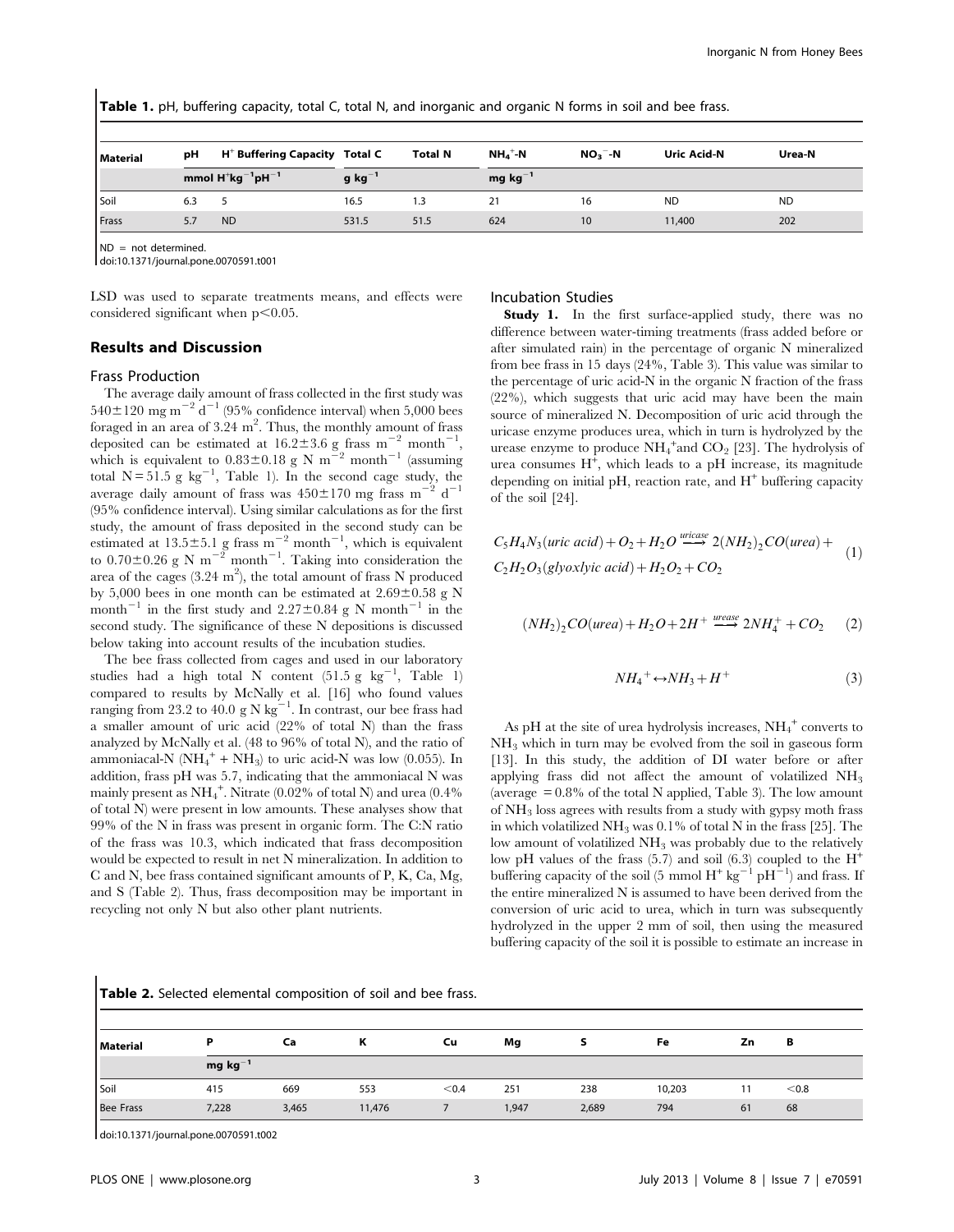Table 3. Nitrogen released (initial inorganic N + mineralized N), N mineralized, and NH<sub>3</sub> volatilized from bee frass in two surfaceapplied studies and one incorporated study held at  $25^{\circ}$ C for 15 to 45 days.

| <b>Study</b>            | Days    | <b>Treatment</b>                  | <b>Nitrogen Released</b> | <b>Nitrogen Mineralized</b> | <b>NH<sub>3</sub></b> Volatilized |  |
|-------------------------|---------|-----------------------------------|--------------------------|-----------------------------|-----------------------------------|--|
|                         |         |                                   | % of Total N             | % of Organic N              | % of Total N                      |  |
| 1                       | 15      | Water+Frass(surface) <sup>‡</sup> | 25.9a <sup>†</sup>       | 25.0a                       | 1.0a                              |  |
| 1                       | 15      | Frass(surface)+Water              | 24.2a                    | 23.2a                       | 0.6a                              |  |
|                         |         |                                   |                          |                             |                                   |  |
| $\vert$ <sub>2</sub>    | 15      | Water+Frass(surface)              | $-3.1b$                  | $-4.3b$                     | 0.1a                              |  |
| 2                       | 15      | Frass(surface)+Water              | 19.3a                    | 18.3a                       | 0.1a                              |  |
|                         |         |                                   |                          |                             |                                   |  |
| $\vert$ <sub>2</sub>    | 30      | Water+Frass(surface)              | 19.2a                    | 18.3a                       | 0.2a                              |  |
| $\vert$ <sub>2</sub>    | 30      | Frass(surface)+Water              | 22.8a                    | 22.0a                       | 0.2a                              |  |
|                         |         |                                   |                          |                             |                                   |  |
| $\overline{\mathbf{r}}$ | 45      | Water+Frass(surface)              | 18.9a                    | 17.9a                       | 0.2a                              |  |
| 2                       | 45      | Frass(surface)+Water              | 24.2a                    | 23.5a                       | 0.2a                              |  |
|                         |         |                                   |                          |                             |                                   |  |
| 3                       | 15 & 30 | Frass (Incorporated)              | 34.8                     | 34.2                        |                                   |  |

{ Within a column and study period, means followed by the same letter are not significantly different according to Fisher's protected. LSD at p<0.05.<br><sup>‡</sup>Water+Frass(surface) =2 mL of water added to 20 g of soil, then 20 mg of frass applied on the surface.

Frass(surface)+Water = 20 mg of frass applied on the surface of 20 g of soil, then 2 mL of water added to soil.

Frass (Incorporated) = 20 mg frass incorporated into 20 g soil, then 2 mL of water added to soil.

doi:10.1371/journal.pone.0070591.t003

pH of 0.1 units. Such a small pH increase from 6.3 to 6.4 would lead to minimal  $NH_3$  losses as observed in this study.

There was no difference between water-timing treatments in the amount of inorganic N released (initial inorganic N + mineralized N) from bee frass in 15 days (average of 25% of applied N), but NO3-N expressed as percentage of total inorganic N released  $((NH_4^+ + NO_3^-) - N)$  was 22% in the treatment that received water before bee frass and 65% in the treatment that received water after the frass. These results suggest that bee frass may have contained water-soluble compounds that partially inhibited nitrification. When water was added after bee frass these compounds may have been leached into the soil, thereby eliminating this partial inhibition.

**Study 2.** In the second surface-applied study, there was net N immobilization at 15 days in the treatment that received DI water before applying bee frass (Table 3). This suggests that the bee frass contained labile organic compounds whose decomposition led to N immobilization as has been observed in gypsy moth frass [10]. In contrast, when DI water was added after applying bee frass, 18% of the organic N was mineralized in 15 days. The addition of water after frass caused a fast colonization by fungi that was evident by extensive hyphal development on the soil surface. This fungal development may have been responsible for the observed N mineralization. In addition, water added after the frass may have leached into the soil those compounds that caused N immobilization in the treatment where water was added before the frass.

It is interesting to note that the total  $CO<sub>2</sub>$  emission was lower in treatments with frass than in the control treatment (Fig 1). This suggests that compounds present in the frass decreased soil respiration. Furthermore, starting on day 13, cumulative  $CO<sub>2</sub>$ emission was lower in the treatment where DI water was added after the frass when compared to the other treatments (Fig. 1). This effect may have been caused by the added water leaching inhibiting compounds from the frass into the soil.



Figure 1. Cumulative respiration from three treatments in **Study 2.** The following treatments were incubated at  $25^{\circ}$ C for 45 days: 1) Soil+Water = soil (20 g) without bee frass; 2) Soil+Water+Frass = soil (20 g) with simulated rain (2 mL) before surface application of bee frass (20 mg); 3) Soil+Frass+Water = soil (20 g) with simulated rain (2 mL) after surface application of bee frass (20 mg). Bars are standard deviations.

doi:10.1371/journal.pone.0070591.g001

In spite of the differences observed between treatments on day 15, at 30 and 45 days of incubation both treatments showed net N mineralized averaging 20% of the organic N. As in the first study, this value is similar to the percentage of uric acid in the organic N fraction of the frass. Also, in agreement with results from the first study, the total amount of  $NH<sub>3</sub>$  volatilized was minimal in both treatments (0.2% of applied N, Table 3). At 30 and 45 days of incubation, there was no difference between water-timing treatments in the amount of inorganic N released from bee frass (average of 21% of applied N, Table 3). In both treatments, more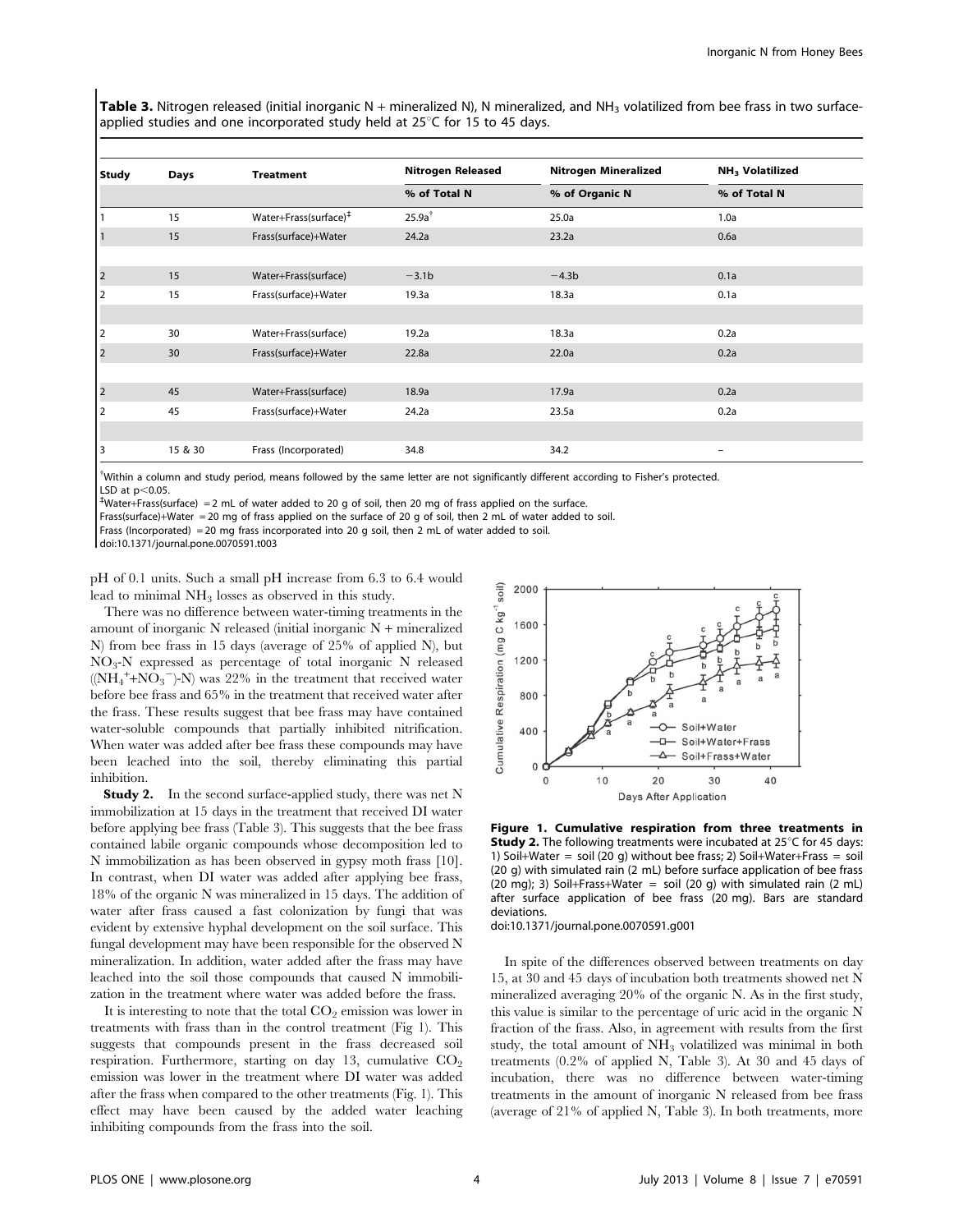than 90% of the released inorganic N was in the form of  $NO_3^-$ , which indicates that conditions were adequate for nitrification.

Study 3. In this third study in which bee frass was incorporated into the soil, the amount of organic N mineralized and the amount of inorganic N released from bee frass was the same at 15 and 30 days of incubation (Table 3). However, the amount of  $NO<sub>3</sub>-N$  released expressed as percentage of total inorganic N was 63% at 15 days and 98% at 30 days. These results indicate that nitrification did not proceed as fast as N mineralization. The percentage of organic N mineralized (34%) was greater than the percentage of uric acid in the organic N fraction, which indicates that incorporating bee frass into the soil allowed decomposition of additional N-containing organic compounds. These compounds may have been products of uric acid decomposition such as allantoin and amino acids [6].

In general, our results of net N mineralization seem to agree with results by Frost and Hunter [8] who saw an increase in  $\mathrm{NH}_4^+$ in soil as a result of decomposition of eastern tent caterpillar (Malacosoma americanum) frass. In contrast, our general results differ from other studies that have found net N immobilization. For example, Kagata and Ohgushi [11] observed net N immobilization when incubating cabagge armyworm (Mamestra brassicae L.) frass  $(C:N = 3.2$  to 4.9) with soil for five weeks. Similarly, Lovett and Ruesink [10] incubated gypsy moth (Lymantria dispar) frass  $(C:N = 20)$  with soil for 120 days and observed N immobilization during the first 90 days, with most of the N immobilized during the first 10 days. Our bee frass had a C:N ratio of 10 (intermediate between the studies referenced above) and led to net N mineralization. Thus, as is the case for crop residues [26], C:N ratio by itself may not be sufficient to determine whether a given frass will mineralize or immobilize N. Our results suggest that uric acid content in bee frass may be a good indicator of mineralizable N when bee frass is surface applied. Gordillo and Cabrera [27] found that uric acid is also a good indicator of mineralizable N in poultry litter. Thus, using bee frass composition to estimate mineralizable N may be a useful approach because the composition of bee frass varies with bee diet [16]. Additional studies should be conducted with different bee frass samples to determine if uric acid content could be used to estimate mineralizable N.

#### Significance of Inorganic N released

The total amount of frass  $N$  (organic + inorganic  $N$ ) deposited by 5,000 bees in one month was estimated at 2.27 to 2.69 g N month<sup>-1</sup>. Assuming that the average inorganic N released from bee frass is similar to the average value observed in the incubation studies (22% of total N), the amount of inorganic N released from the bee frass of 5,000 bees in one month would be 0.50 to 0.59 g inorganic N month<sup>-1</sup>. This amount of N was derived from colonies with about 5,000 bees, but an average bee colony may have 20,000 bees in spring [28] and therefore may result in a monthly release of inorganic N of about 2.0 to 2.4 g inorganic N month<sup> $-1$ </sup>. Foragers can fly several kilometers from the nest, but the most common distance is 600–800 m [29]. More significantly, owing to the celebrated group recruitment behavior of honey bees [30], the concentration of foragers can for a period of days be local and intense – even to the level of patches or individual plants (ie., a scale congruent to the cages used in our study). The area and amount of time in which such concentrated bee foraging occurs is a product of diverse factors including bloom phenology, bloom density, pollinator populations, and weather, but if it is assumed that concentrated foraging by 20,000 bees occurs during one month in an area similar to that of the cages  $(3.24 \text{ m}^2)$ , this would result in a monthly release of inorganic N of 0.62 to 0.74 g N  $\mathrm{m}^{-2}$ month<sup> $-1$ </sup> which can be expected to exceed the N deposition otherwise realized from non-concentrated background deposition of insects or other fauna.

Inorganic N release at this scale may have system-level impacts in terms of soil microbial activity and plant growth for the plant communities within the foraging range of a honey bee colony. The estimated amount of inorganic N released (0.62 to 0.74 g inorganic N m<sup>-2</sup> month<sup>-1</sup>) is within the range of inorganic N mineralized from soil organic matter in Coastal Plain soils. For example, Egerkraut et al. [31] found that the amount of N mineralized from the upper 120 cm of a Norfolk soil in southern Georgia (USA) ranged from 2.6 to 6.7 g inorganic N  $m<sup>2</sup>$  in 4 months, which corresponds to 0.65 to 1.7 g inorganic N  $m^2$  per month. Thus, concentrated bee foraging could provide an amount of inorganic N similar to that released from soil organic matter in similar Coastal Plain soils, and therefore may have ecological significance. It should be noted, however, that where concentrated bee foraging does not occur, the amount of inorganic N released from deposited bee frass is not likely to be significant for plant growth.

Our results raise the fascinating question whether this ephemeral, albeit intense deposition of available N could have adaptive benefits for the plants visited by bees, a collateral benefit deriving from the primary activity of pollination. A similar collateral benefit was noted when the flight activity of honey bees was shown to interrupt feeding by herbivorous caterpillars [32]. These kinds of indirect interactions between members of food webs warrant more attention to elucidate their evolutionary and community-regulating significance.

### Conclusions

The bee frass used in our studies had about 99% of total N in organic form with 22% of the organic N as uric acid and 0.4% as urea. Mineralization of bee frass N during 30 days at  $25^{\circ}$ C released 20% of the organic N as inorganic N when bee frass was surface applied and 34% when frass was incorporated into the soil. Our results suggest that the main source of mineralizable N was the uric acid present in the frass. Ammonia volatilization losses corresponded to 1% or less of total N. To our knowledge, this is the first study that evaluated N mineralization and  $NH<sub>3</sub>$ volatilization from bee frass. The potential amount of inorganic N released from a typical colony of 20,000 bees foraging in a small area (3.24 m<sup>2</sup>) was estimated at 0.62 to 0.74 g N inorganic m<sup>-2</sup>  $month^{-1}$ , which may be significant at a community scale in terms of soil microbial activity and plant growth. Thus, the deposition of plant-available N by foraging bees could have adaptive benefits for the plants they visit, a collateral benefit deriving from the primary activity of pollination. This is an example of many kinds of indirect interactions between members of food webs that may have important but poorly understood regulating effects on ecological communities.

#### Acknowledgments

The authors express their gratitude to Jim Kenaston and Philip Quinn for help with the cage studies and to Kate Cassity for help with bee frass analysis.

# Author Contributions

Conceived and designed the experiments: AM OA MC KD JM. Performed the experiments: AM OA JM. Analyzed the data: OA MC KD. Contributed reagents/materials/analysis tools: OA MC KD JM. Wrote the paper: AM OA MC KD JM.